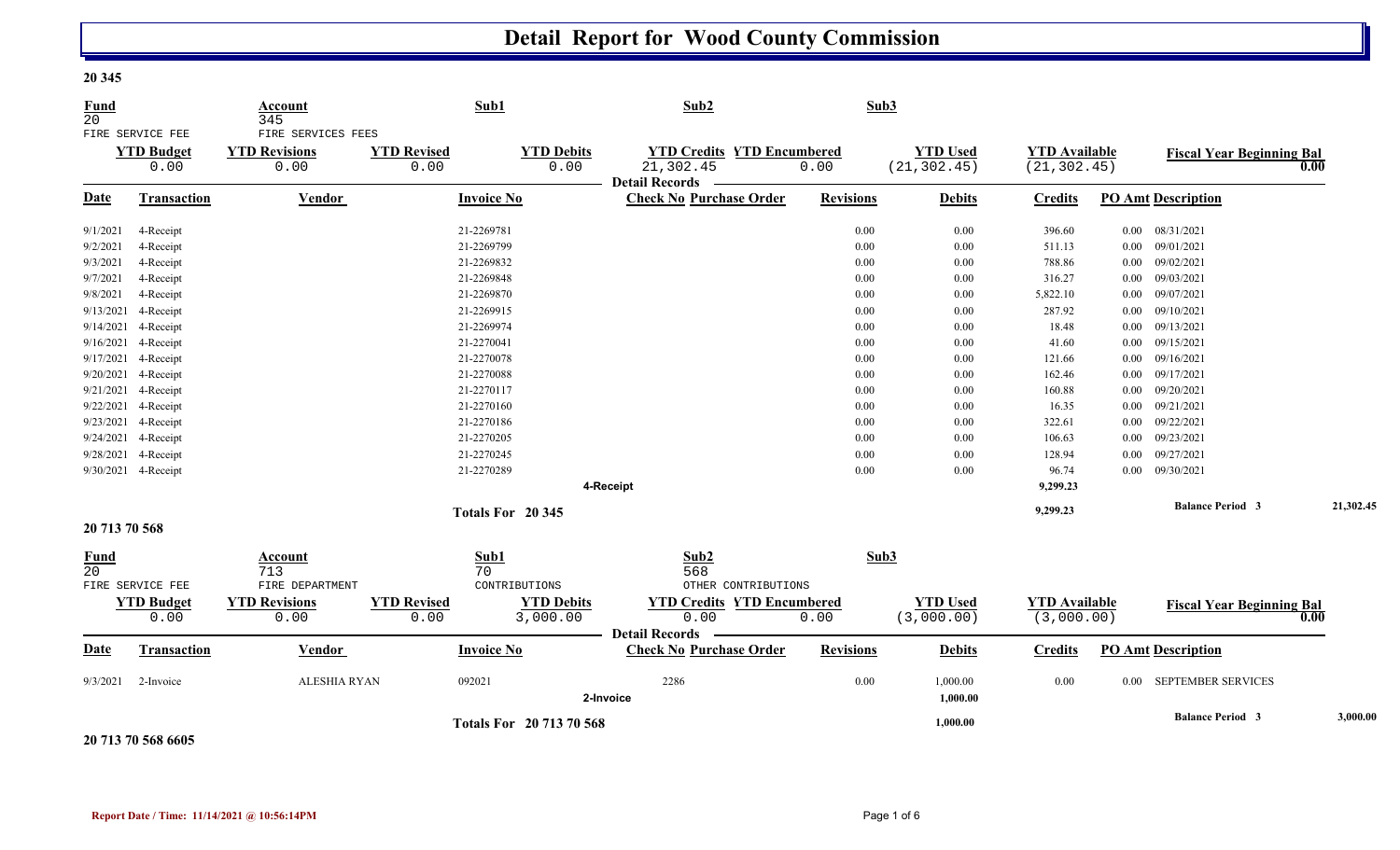## **Detail Report for Wood County Commission**

| <b>Fund</b><br>$\overline{20}$                                                     | FIRE SERVICE FEE                                                                                                                                                       | Account<br>713<br>FIRE DEPARTMENT                                                              |                                                                                                                                    | Sub1<br>70<br>CONTRIBUTIONS                                                       | Sub2<br>568<br>OTHER CONTRIBUTIONS                                                                              |                                                                                | Sub3<br>6605<br>MINERAL WELLS FIRE DEPART                                                                    |                                                                              |                                                                                              |                                                                                                                                                                                                                                 |           |
|------------------------------------------------------------------------------------|------------------------------------------------------------------------------------------------------------------------------------------------------------------------|------------------------------------------------------------------------------------------------|------------------------------------------------------------------------------------------------------------------------------------|-----------------------------------------------------------------------------------|-----------------------------------------------------------------------------------------------------------------|--------------------------------------------------------------------------------|--------------------------------------------------------------------------------------------------------------|------------------------------------------------------------------------------|----------------------------------------------------------------------------------------------|---------------------------------------------------------------------------------------------------------------------------------------------------------------------------------------------------------------------------------|-----------|
|                                                                                    | <b>YTD Budget</b><br>211,168.42                                                                                                                                        | <b>YTD Revisions</b><br>1,950.15                                                               | <b>YTD Revised</b><br>213, 118.57                                                                                                  | <b>YTD Debits</b><br>25,847.24                                                    | <b>YTD Credits YTD Encumbered</b><br>0.00<br><b>Detail Records</b>                                              | 0.00                                                                           | <b>YTD Used</b><br>(25, 847.24)                                                                              | <b>YTD</b> Available<br>187, 271.33                                          |                                                                                              | <b>Fiscal Year Beginning Bal</b><br>0.00                                                                                                                                                                                        |           |
| Date                                                                               | <b>Transaction</b>                                                                                                                                                     | <b>Vendor</b>                                                                                  |                                                                                                                                    | <b>Invoice No</b>                                                                 | <b>Check No Purchase Order</b>                                                                                  | <b>Revisions</b>                                                               | <b>Debits</b>                                                                                                | <b>Credits</b>                                                               |                                                                                              | <b>PO Amt Description</b>                                                                                                                                                                                                       |           |
|                                                                                    | 9/30/2021 6-Revision-In House                                                                                                                                          |                                                                                                |                                                                                                                                    | $21#20-3$                                                                         | <b>6-Revision-In House</b>                                                                                      | 1,260.96                                                                       | 0.00                                                                                                         | 0.00                                                                         | 0.00                                                                                         | September Collections                                                                                                                                                                                                           |           |
|                                                                                    | 20 713 70 568 6606                                                                                                                                                     |                                                                                                |                                                                                                                                    | Totals For 20 713 70 568 6605                                                     |                                                                                                                 | 1,260.96                                                                       |                                                                                                              |                                                                              |                                                                                              | <b>Balance Period 3</b>                                                                                                                                                                                                         | 25,847.24 |
| <b>Fund</b><br>$\overline{20}$                                                     | FIRE SERVICE FEE<br><b>YTD Budget</b><br>91,408.04                                                                                                                     | Account<br>713<br>FIRE DEPARTMENT<br><b>YTD Revisions</b><br>251.30                            | <b>YTD Revised</b><br>91,659.34                                                                                                    | Sub1<br>70<br>CONTRIBUTIONS<br><b>YTD Debits</b><br>28,644.77                     | Sub2<br>568<br>OTHER CONTRIBUTIONS<br><b>YTD Credits YTD Encumbered</b><br>0.00<br><b>Detail Records</b>        | 0.00                                                                           | Sub3<br>6606<br>POND CREEK VOL FIRE DEPT<br><b>YTD Used</b><br>(28, 644.77)                                  | <b>YTD</b> Available<br>63,014.57                                            |                                                                                              | <b>Fiscal Year Beginning Bal</b><br>0.00                                                                                                                                                                                        |           |
| Date                                                                               | <b>Transaction</b>                                                                                                                                                     | Vendor                                                                                         |                                                                                                                                    | <b>Invoice No</b>                                                                 | <b>Check No Purchase Order</b>                                                                                  | <b>Revisions</b>                                                               | <b>Debits</b>                                                                                                | <b>Credits</b>                                                               |                                                                                              | <b>PO Amt Description</b>                                                                                                                                                                                                       |           |
| 9/3/2021<br>9/3/2021<br>9/3/2021<br>9/3/2021<br>9/3/2021<br>9/10/2021<br>9/21/2021 | 2-Invoice<br>2-Invoice<br>2-Invoice<br>2-Invoice<br>2-Invoice<br>2-Invoice<br>2-Invoice<br>9/21/2021 2-Invoice<br>9/28/2021 2-Invoice<br>9/30/2021 6-Revision-In House | <b>BANKCARD CENTER</b><br><b>FRONTIER</b><br><b>MON POWER</b><br><b>MON POWER</b><br>ARMSTRONG | ATLANTIC EMERGENCY SOL 2531EW<br><b>HAUL AWAY TRASH LLC</b><br>WOOD COUNTY FIRE FIGHTE 09172021<br>MOUNTAINEER GAS COMPAI 10112021 | 09122021<br>09092021<br>09202021<br>09222021<br>09232021<br>09172021<br>$21#20-3$ | 2280<br>2281<br>2283<br>2285<br>2285<br>2290<br>2301<br>2303<br>2312<br>2-Invoice<br><b>6-Revision-In House</b> | 0.00<br>0.00<br>0.00<br>0.00<br>0.00<br>0.00<br>0.00<br>0.00<br>0.00<br>162.49 | 22,047.03<br>40.00<br>104.43<br>173.47<br>38.17<br>170.48<br>29.50<br>2,000.00<br>46.40<br>24,649.48<br>0.00 | 0.00<br>0.00<br>0.00<br>0.00<br>0.00<br>0.00<br>0.00<br>0.00<br>0.00<br>0.00 | $0.00\,$<br>$0.00\,$<br>0.00<br>0.00<br>0.00<br>0.00<br>$0.00\,$<br>0.00<br>0.00<br>$0.00 -$ | ACCT NO 71746<br>ACCT NO 4251 0710 0900 5017<br>ACCT NO 304-863-5280-021398-4<br>ACCT NO 110 081 545 425<br>ACCT NO 110 087 914 534<br>ACCT NO 150000014370001<br>ACCT NO 163<br>ACCT NO 103642-104627<br>September Collections |           |
|                                                                                    | 20 713 70 568 6607                                                                                                                                                     |                                                                                                |                                                                                                                                    | Totals For 20 713 70 568 6606                                                     |                                                                                                                 | 162.49                                                                         | 24,649.48                                                                                                    |                                                                              |                                                                                              | <b>Balance Period 3</b>                                                                                                                                                                                                         | 28,644.77 |
| Fund<br>20                                                                         | FIRE SERVICE FEE<br><b>YTD Budget</b><br>108,555.80                                                                                                                    | Account<br>713<br>FIRE DEPARTMENT<br><b>YTD Revisions</b><br>3,694.18                          | <b>YTD Revised</b><br>112,249.98                                                                                                   | Sub1<br>70<br>CONTRIBUTIONS<br><b>YTD Debits</b><br>6,989.60                      | Sub2<br>568<br>OTHER CONTRIBUTIONS<br><b>YTD Credits YTD Encumbered</b><br>0.00<br><b>Detail Records</b>        | 0.00                                                                           | Sub3<br>6607<br><b>VIENNA FIRE DEPT</b><br><b>YTD Used</b><br>(6,989.60)                                     | <b>YTD</b> Available<br>105,260.38                                           |                                                                                              | <b>Fiscal Year Beginning Bal</b><br>0.00                                                                                                                                                                                        |           |
| Date                                                                               | Transaction                                                                                                                                                            | Vendor                                                                                         |                                                                                                                                    | <b>Invoice No</b>                                                                 | <b>Check No Purchase Order</b>                                                                                  | <b>Revisions</b>                                                               | <b>Debits</b>                                                                                                | Credits                                                                      |                                                                                              | <b>PO Amt Description</b>                                                                                                                                                                                                       |           |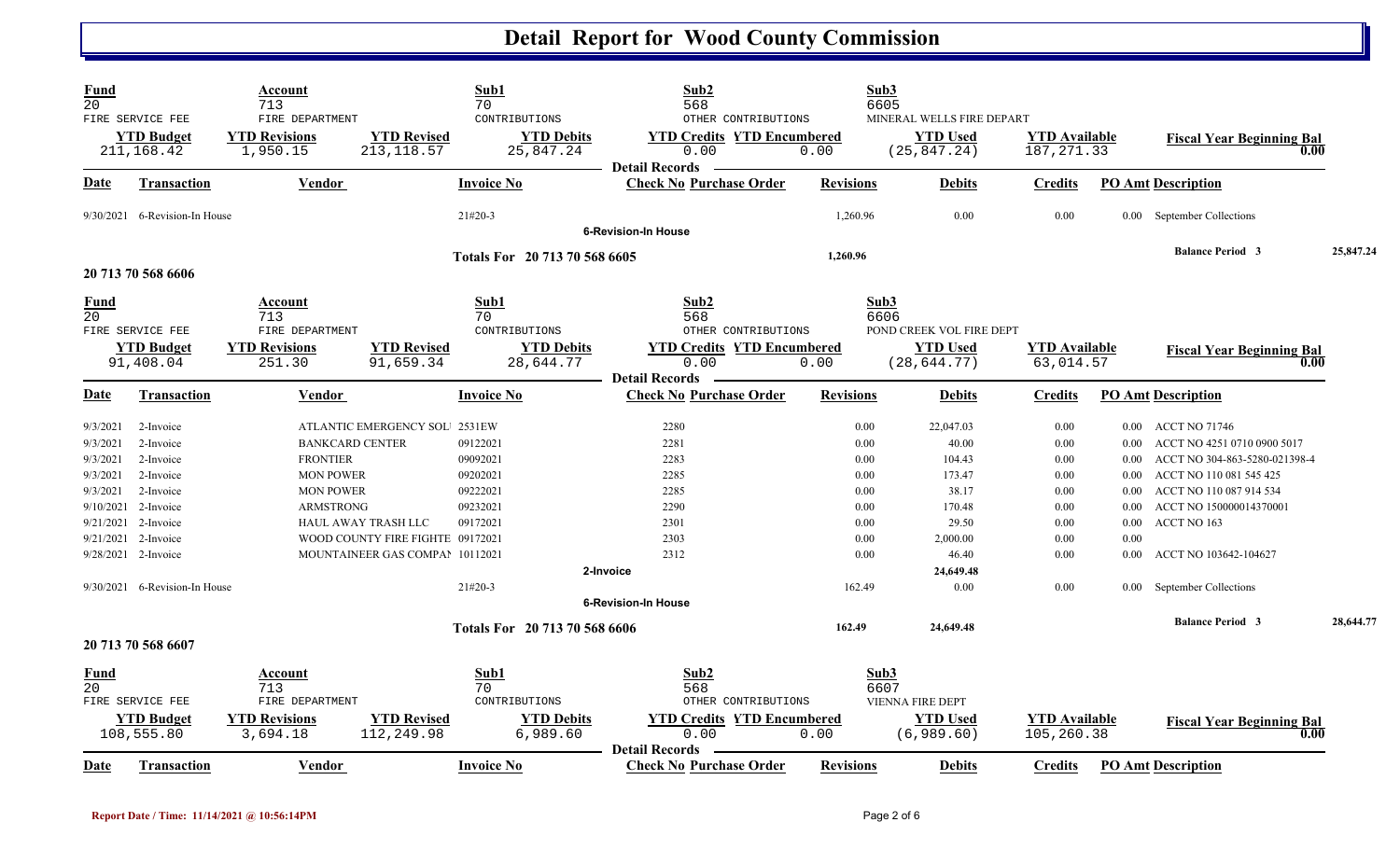|                                |                                 |                                             |                                  |                               |                               | <b>Detail Report for Wood County Commission</b>                    |                  |                                     |                                    |          |                                  |           |
|--------------------------------|---------------------------------|---------------------------------------------|----------------------------------|-------------------------------|-------------------------------|--------------------------------------------------------------------|------------------|-------------------------------------|------------------------------------|----------|----------------------------------|-----------|
|                                | $9/3/2021$ 2-Invoice            | KAESER & BLAIR INC                          |                                  | 10625167                      |                               | 2284                                                               | 0.00             | 2,488.28                            | 0.00                               |          | 0.00 CUST NO 003036057           |           |
| 9/30/2021                      | 6-Revision-In House             |                                             |                                  | 21#20-3                       | 2-Invoice                     |                                                                    | 2,388.65         | 2,488.28<br>0.00                    | 0.00                               | $0.00\,$ | September Collections            |           |
|                                |                                 |                                             |                                  |                               |                               | <b>6-Revision-In House</b>                                         |                  |                                     |                                    |          |                                  |           |
|                                |                                 |                                             |                                  | Totals For 20 713 70 568 6607 |                               |                                                                    | 2,388.65         | 2,488.28                            |                                    |          | <b>Balance Period 3</b>          | 6,989.60  |
|                                | 20 713 70 568 6608              |                                             |                                  |                               |                               |                                                                    |                  |                                     |                                    |          |                                  |           |
| $\frac{Fund}{20}$              |                                 | Account<br>713                              |                                  | Sub1<br>70                    |                               | Sub2<br>568                                                        |                  | Sub3<br>6608                        |                                    |          |                                  |           |
|                                | FIRE SERVICE FEE                | FIRE DEPARTMENT                             |                                  | CONTRIBUTIONS                 |                               | OTHER CONTRIBUTIONS                                                |                  | <b>WASHINGTON FIRE DEPT</b>         |                                    |          |                                  |           |
|                                | <b>YTD Budget</b><br>47,055.81  | <b>YTD Revisions</b><br>1,170.25            | <b>YTD Revised</b><br>48,226.06  |                               | <b>YTD Debits</b><br>6,311.54 | <b>YTD Credits YTD Encumbered</b><br>0.00<br><b>Detail Records</b> | 0.00             | <b>YTD Used</b><br>(6, 311.54)      | <b>YTD</b> Available<br>41,914.52  |          | <b>Fiscal Year Beginning Bal</b> | 0.00      |
| <u>Date</u>                    | <b>Transaction</b>              | <b>Vendor</b>                               |                                  | <b>Invoice No</b>             |                               | <b>Check No Purchase Order</b>                                     | <b>Revisions</b> | <b>Debits</b>                       | <b>Credits</b>                     |          | <b>PO Amt Description</b>        |           |
|                                | 9/28/2021 2-Invoice             | WILLIAMSTOWN BANK                           |                                  | 09272021                      | 2-Invoice                     | 2314                                                               | 0.00             | 3,155.77<br>3,155.77                | 0.00                               |          | 0.00 ACCT NO 648457              |           |
|                                | 9/30/2021 6-Revision-In House   |                                             |                                  | $21#20-3$                     |                               |                                                                    | 756.68           | 0.00                                | 0.00                               |          | 0.00 September Collections       |           |
|                                |                                 |                                             |                                  |                               |                               | <b>6-Revision-In House</b>                                         |                  |                                     |                                    |          |                                  |           |
|                                | 20 713 70 568 6609              |                                             |                                  | Totals For 20 713 70 568 6608 |                               |                                                                    | 756.68           | 3,155.77                            |                                    |          | <b>Balance Period 3</b>          | 6,311.54  |
| $\frac{Fund}{20}$              |                                 | <b>Account</b><br>713                       |                                  | Sub1<br>70                    |                               | Sub2<br>568                                                        |                  | Sub3<br>6609                        |                                    |          |                                  |           |
|                                | FIRE SERVICE FEE                | FIRE DEPARTMENT                             |                                  | CONTRIBUTIONS                 |                               | OTHER CONTRIBUTIONS                                                |                  | <b>WAVERLY FIRE DEPT</b>            |                                    |          |                                  |           |
|                                | <b>YTD Budget</b><br>83,054.95  | <b>YTD Revisions</b><br>1,587.94            | <b>YTD Revised</b><br>84,642.89  |                               | <b>YTD Debits</b>             | <b>YTD Credits YTD Encumbered</b><br>0.00                          | 0.00             | <b>YTD Used</b><br>(18, 751.24)     | <b>YTD</b> Available<br>65,891.65  |          | <b>Fiscal Year Beginning Bal</b> | 0.00      |
|                                |                                 |                                             |                                  | 18,751.24                     |                               | <b>Detail Records</b>                                              |                  |                                     |                                    |          |                                  |           |
| <u>Date</u>                    | Transaction                     | Vendor                                      |                                  | <b>Invoice No</b>             |                               | <b>Check No Purchase Order</b>                                     | <b>Revisions</b> | <b>Debits</b>                       | <b>Credits</b>                     |          | <b>PO Amt Description</b>        |           |
|                                | $9/10/2021$ 2-Invoice           |                                             | ATLANTIC EMERGENCY SOL 1422SW    |                               |                               | 2291                                                               | 0.00             | 525.42                              | 0.00                               |          | 0.00 ACCT NO 72294               |           |
|                                | 9/22/2021 2-Invoice             |                                             | MATHENY MOTOR TRUCK C(755534M    |                               |                               | 2304                                                               | 0.00             | 983.54                              | 0.00                               |          | 0.00 BRAKES WAVERLY VFD          |           |
|                                |                                 |                                             |                                  |                               | 2-Invoice                     |                                                                    |                  | 1,508.96                            |                                    |          |                                  |           |
|                                | 9/30/2021 6-Revision-In House   |                                             |                                  | 21#20-3                       |                               | <b>6-Revision-In House</b>                                         | 1,026.76         | 0.00                                | 0.00                               |          | 0.00 September Collections       |           |
|                                |                                 |                                             |                                  | Totals For 20 713 70 568 6609 |                               |                                                                    | 1,026.76         | 1,508.96                            |                                    |          | <b>Balance Period 3</b>          | 18,751.24 |
|                                | 20 713 70 568 6610              |                                             |                                  |                               |                               |                                                                    |                  |                                     |                                    |          |                                  |           |
| <b>Fund</b><br>$\overline{20}$ | FIRE SERVICE FEE                | <b>Account</b><br>713<br>FIRE DEPARTMENT    |                                  | Sub1<br>70<br>CONTRIBUTIONS   |                               | Sub2<br>568<br>OTHER CONTRIBUTIONS                                 |                  | Sub3<br>6610<br>WILLIAMSTOWN V.F.D. |                                    |          |                                  |           |
|                                | <b>YTD Budget</b><br>266,200.10 | <b>YTD Revisions</b><br>1,438.05            | <b>YTD Revised</b><br>267,638.15 |                               | <b>YTD Debits</b><br>4,126.12 | <b>YTD Credits YTD Encumbered</b><br>0.00                          | 0.00             | <b>YTD Used</b><br>(4, 126.12)      | <b>YTD Available</b><br>263,512.03 |          | <b>Fiscal Year Beginning Bal</b> | 0.00      |
| <u>Date</u>                    | <b>Transaction</b>              | <b>Vendor</b>                               |                                  | <b>Invoice No</b>             |                               | <b>Detail Records</b><br><b>Check No Purchase Order</b>            | <b>Revisions</b> | <b>Debits</b>                       | <b>Credits</b>                     |          | <b>PO Amt Description</b>        |           |
|                                |                                 | Report Date / Time: 11/14/2021 @ 10:56:14PM |                                  |                               |                               |                                                                    |                  | Page 3 of 6                         |                                    |          |                                  |           |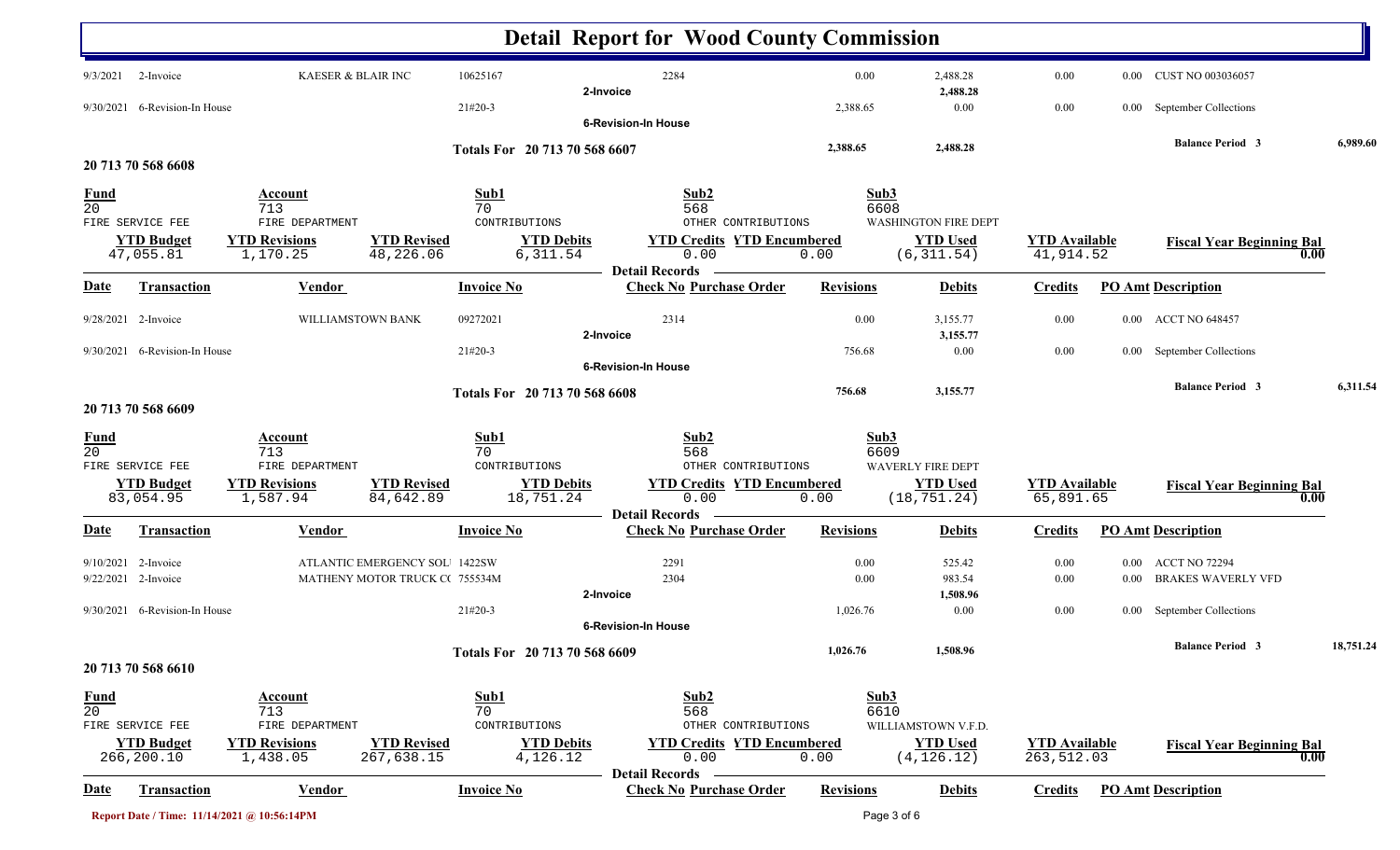|                   |                               |                                                                |                                      | <b>Detail Report for Wood County Commission</b> |                  |                          |                      |          |                                            |           |
|-------------------|-------------------------------|----------------------------------------------------------------|--------------------------------------|-------------------------------------------------|------------------|--------------------------|----------------------|----------|--------------------------------------------|-----------|
|                   |                               |                                                                |                                      |                                                 |                  |                          |                      |          |                                            |           |
|                   | $9/10/2021$ 2-Invoice         | ATLANTIC EMERGENCY SOL 4223EW                                  |                                      | 2291                                            | 0.00             | 500.00                   | 0.00                 | $0.00\,$ | <b>ACCT NO 72392</b>                       |           |
|                   | 9/10/2021 2-Invoice           | ATLANTIC EMERGENCY SOL 4211EW                                  |                                      | 2291                                            | 0.00             | 3,626.12                 | 0.00                 | $0.00\,$ | <b>ACCT NO 72392</b>                       |           |
|                   |                               |                                                                |                                      | 2-Invoice                                       |                  | 4,126.12                 |                      |          |                                            |           |
|                   | 9/30/2021 6-Revision-In House |                                                                | $21#20-3$                            | <b>6-Revision-In House</b>                      | 929.84           | 0.00                     | 0.00                 |          | 0.00 September Collections                 |           |
|                   |                               |                                                                |                                      |                                                 |                  |                          |                      |          | <b>Balance Period 3</b>                    | 4,126.12  |
|                   | 20 713 70 568 6611            |                                                                | Totals For 20 713 70 568 6610        |                                                 | 929.84           | 4,126.12                 |                      |          |                                            |           |
|                   |                               |                                                                |                                      |                                                 |                  |                          |                      |          |                                            |           |
| $\frac{Fund}{20}$ |                               | Account                                                        | Sub1                                 | Sub2                                            | Sub3             |                          |                      |          |                                            |           |
|                   | FIRE SERVICE FEE              | 713<br>FIRE DEPARTMENT                                         | 70<br>CONTRIBUTIONS                  | 568<br>OTHER CONTRIBUTIONS                      | 6611             | BLENNERHASSETT FIRE DEPT |                      |          |                                            |           |
|                   | <b>YTD Budget</b>             | <b>YTD Revised</b><br><b>YTD Revisions</b>                     | <b>YTD Debits</b>                    | <b>YTD Credits YTD Encumbered</b>               |                  | <b>YTD Used</b>          | <b>YTD Available</b> |          |                                            |           |
|                   | 156,727.59                    | 157,681.97<br>954.38                                           | 39,913.39                            | 0.00                                            | 0.00             | (39, 913.39)             | 117,768.58           |          | <b>Fiscal Year Beginning Bal</b>           | 0.00      |
|                   |                               |                                                                |                                      | <b>Detail Records</b>                           |                  |                          |                      |          |                                            |           |
| <b>Date</b>       | <b>Transaction</b>            | Vendor                                                         | <b>Invoice No</b>                    | <b>Check No Purchase Order</b>                  | <b>Revisions</b> | <b>Debits</b>            | <b>Credits</b>       |          | <b>PO Amt Description</b>                  |           |
|                   |                               |                                                                |                                      |                                                 |                  |                          |                      |          |                                            |           |
| 9/3/2021          | 2-Invoice                     | ATLANTIC EMERGENCY SOL 1991EW<br>ATLANTIC EMERGENCY SOL 1399LE |                                      | 2280<br>2280                                    | 0.00<br>0.00     | 12,353.00<br>695.25      | $0.00\,$<br>0.00     |          | 0.00 ACCT NO 70239<br><b>ACCT NO 70239</b> |           |
| 9/3/2021          | 2-Invoice                     |                                                                |                                      |                                                 |                  |                          |                      | $0.00\,$ |                                            |           |
| 9/3/2021          | 2-Invoice                     | ATLANTIC EMERGENCY SOL 10426LE                                 |                                      | 2280                                            | 0.00             | 456.00                   | 0.00                 | $0.00\,$ | <b>ACCT NO 70239</b>                       |           |
|                   | 9/30/2021 6-Revision-In House |                                                                | $21#20-3$                            | 2-Invoice                                       | 617.10           | 13,504.25<br>$0.00\,$    | 0.00                 |          | 0.00 September Collections                 |           |
|                   |                               |                                                                |                                      | <b>6-Revision-In House</b>                      |                  |                          |                      |          |                                            |           |
|                   |                               |                                                                |                                      |                                                 |                  |                          |                      |          | <b>Balance Period 3</b>                    | 39,913.39 |
|                   | 20 713 70 568 6612            |                                                                | Totals For 20 713 70 568 6611        |                                                 | 617.10           | 13,504.25                |                      |          |                                            |           |
| <u>Fund</u>       |                               | <b>Account</b>                                                 | Sub1                                 | Sub2                                            | Sub3             |                          |                      |          |                                            |           |
| 20                |                               | 713                                                            | 70                                   | 568                                             | 6612             |                          |                      |          |                                            |           |
|                   | FIRE SERVICE FEE              | FIRE DEPARTMENT                                                | CONTRIBUTIONS                        | OTHER CONTRIBUTIONS                             |                  | EASTWOOD FIRE DEPARTMENT |                      |          |                                            |           |
|                   | <b>YTD Budget</b>             | <b>YTD Revisions</b><br><b>YTD Revised</b>                     | <b>YTD Debits</b>                    | <b>YTD Credits YTD Encumbered</b>               |                  | <b>YTD Used</b>          | <b>YTD</b> Available |          | <b>Fiscal Year Beginning Bal</b>           |           |
|                   | 101,282.71                    | 1,720.00<br>103,002.71                                         | 73,986.03                            | 5,541.51                                        | 0.00             | (68, 444.52)             | 34,558.19            |          |                                            | 0.00      |
|                   |                               |                                                                |                                      | <b>Detail Records</b>                           |                  |                          |                      |          |                                            |           |
| <b>Date</b>       | Transaction                   | Vendor                                                         | <b>Invoice No</b>                    | <b>Check No Purchase Order</b>                  | <b>Revisions</b> | <b>Debits</b>            | <b>Credits</b>       |          | <b>PO Amt Description</b>                  |           |
| 9/3/2021          | 2-Invoice                     | EMERGENCY MEDICAL PROL 2277644                                 |                                      | 2282                                            | 0.00             | 216.26                   | 0.00                 |          | 0.00 ACCT NO 26142                         |           |
| 9/3/2021          | 2-Invoice                     | US BANK VOYAGER FLEET S 08312021                               |                                      | 2287                                            | 0.00             | 356.24                   | 0.00                 |          | 0.00 ACCT NO 869242917                     |           |
|                   | $9/3/2021$ 2-Invoice          | <b>VISA</b>                                                    | 08262021                             | 2288                                            | 0.00             | 2,046.69                 | 0.00                 |          | 0.00 ACCT NO 0426                          |           |
| 9/3/2021          | 2-Invoice                     |                                                                | WASTE MANAGEMENT OF W 3483077-0238-4 | 2289                                            | 0.00             | 25.42                    | 0.00                 | $0.00\,$ | CUST ID 2-66405-62005                      |           |
|                   | 9/28/2021 2-Invoice           | ATLANTIC EMERGENCY SOL 3545EW                                  |                                      | 2305                                            | 0.00             | 5,562.27                 | $0.00\,$             | $0.00\,$ | <b>ACCT NO 70665</b>                       |           |
|                   | 9/28/2021 2-Invoice           | <b>CAS CABLE</b>                                               | 10102021                             | 2307                                            | 0.00             | 120.77                   | 0.00                 | $0.00\,$ | ACCT NO 003-082681                         |           |
|                   | 9/28/2021 2-Invoice           | <b>MON POWER</b>                                               | 09292021                             | 2311                                            | 0.00             | 45.58                    | 0.00                 | $0.00\,$ | ACCT NO 110 083 174 166                    |           |
|                   | 9/28/2021 2-Invoice           | <b>MON POWER</b>                                               | 09292021                             | 2311                                            | 0.00             | 261.25                   | 0.00                 |          | 0.00 ACCT NO 110 088 921 462               |           |
|                   |                               |                                                                |                                      | 2-Invoice                                       |                  | 8,634.48                 |                      |          |                                            |           |
|                   | 9/30/2021 6-Revision-In House |                                                                | 21#20-3                              |                                                 | 1,112.15         | $0.00\,$                 | $0.00\,$             |          | 0.00 September Collections                 |           |
|                   |                               |                                                                |                                      | <b>6-Revision-In House</b>                      |                  |                          |                      |          |                                            |           |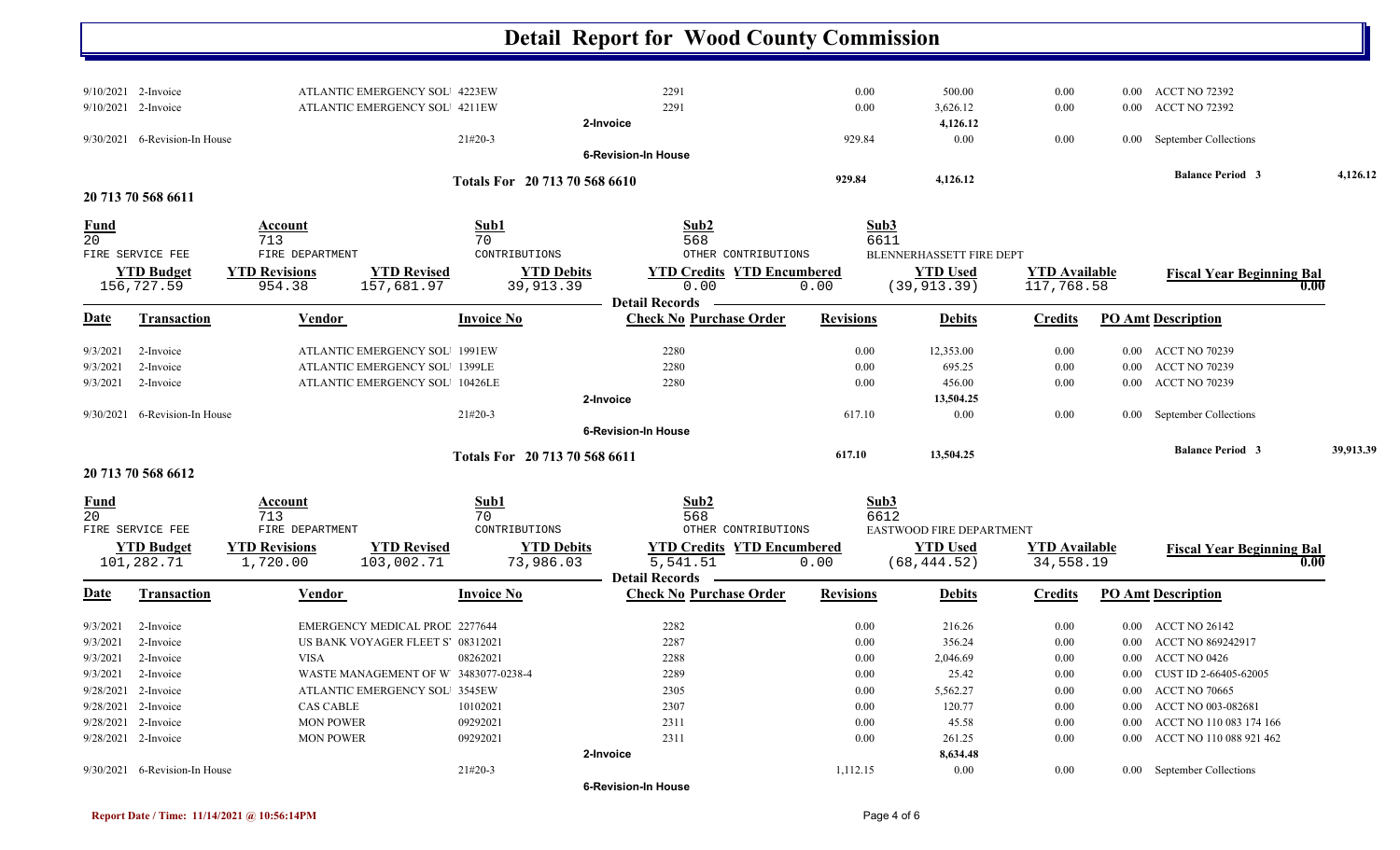## **Detail Report for Wood County Commission**

|                       |                                            |                                                                | Totals For 20 713 70 568 6612 |                                   | 1,112.15             | 8,634.48                 |                      |          | <b>Balance Period 3</b>                  | 68,444.52 |
|-----------------------|--------------------------------------------|----------------------------------------------------------------|-------------------------------|-----------------------------------|----------------------|--------------------------|----------------------|----------|------------------------------------------|-----------|
|                       | 20 713 70 568 6613                         |                                                                |                               |                                   |                      |                          |                      |          |                                          |           |
| <b>Fund</b>           |                                            | Account                                                        | Sub1                          | Sub2                              | Sub3                 |                          |                      |          |                                          |           |
| 20                    |                                            | 713                                                            | 70                            | 568                               | 6613                 |                          |                      |          |                                          |           |
|                       | FIRE SERVICE FEE                           | FIRE DEPARTMENT                                                | CONTRIBUTIONS                 | OTHER CONTRIBUTIONS               |                      | DEERWALK FIRE DEPARTMENT |                      |          |                                          |           |
|                       | <b>YTD Budget</b>                          | <b>YTD Revisions</b><br><b>YTD Revised</b>                     | <b>YTD Debits</b>             | <b>YTD Credits YTD Encumbered</b> |                      | <b>YTD</b> Used          | <b>YTD</b> Available |          | <b>Fiscal Year Beginning Bal</b>         |           |
|                       | 127, 139.58                                | 127,372.62<br>233.04                                           | 48,794.89                     | 0.00<br><b>Detail Records</b>     | 0.00                 | (48, 794.89)             | 78,577.73            |          | 0.00                                     |           |
| <b>Date</b>           | <b>Transaction</b>                         | Vendor                                                         | <b>Invoice No</b>             | <b>Check No Purchase Order</b>    | <b>Revisions</b>     | <b>Debits</b>            | <b>Credits</b>       |          | <b>PO Amt Description</b>                |           |
|                       |                                            |                                                                |                               |                                   |                      |                          |                      |          |                                          |           |
| 9/3/2021              | 2-Invoice                                  | <b>ATLANTIC EMERGENCY SOL 1989EW</b>                           |                               | 2280                              | 0.00                 | 16,558.00                | 0.00                 |          | 0.00 ACCT NO 70608                       |           |
|                       |                                            |                                                                |                               | 2-Invoice                         |                      | 16,558.00                |                      |          |                                          |           |
|                       | 9/30/2021 6-Revision-In House              |                                                                | $21#20-3$                     |                                   | 150.68               | 0.00                     | 0.00                 | $0.00\,$ | September Collections                    |           |
|                       |                                            |                                                                |                               | <b>6-Revision-In House</b>        |                      |                          |                      |          |                                          |           |
|                       |                                            |                                                                | Totals For 20 713 70 568 6613 |                                   | 150.68               | 16,558.00                |                      |          | <b>Balance Period 3</b>                  | 48,794.89 |
|                       | 20 713 70 568 6614                         |                                                                |                               |                                   |                      |                          |                      |          |                                          |           |
|                       |                                            |                                                                |                               |                                   |                      |                          |                      |          |                                          |           |
| <u>Fund</u>           |                                            | Account                                                        | Sub1                          | Sub2                              | Sub3                 |                          |                      |          |                                          |           |
| 20                    |                                            | 713                                                            | 70                            | 568                               | 6614                 |                          |                      |          |                                          |           |
|                       | FIRE SERVICE FEE                           | FIRE DEPARTMENT                                                | CONTRIBUTIONS                 | OTHER CONTRIBUTIONS               |                      | LUBECK FIRE DEPARTMENT   |                      |          |                                          |           |
|                       | <b>YTD Budget</b>                          | <b>YTD Revisions</b><br><b>YTD Revised</b>                     | <b>YTD Debits</b>             | <b>YTD Credits YTD Encumbered</b> |                      | <b>YTD</b> Used          | <b>YTD Available</b> |          | <b>Fiscal Year Beginning Bal</b>         |           |
|                       | 196,642.39                                 | 1,382.50<br>198,024.89                                         | 13,859.29                     | 0.00<br><b>Detail Records</b>     | 0.00                 | (13, 859.29)             | 184,165.60           |          | 0.00                                     |           |
| <b>Date</b>           | <b>Transaction</b>                         | <b>Vendor</b>                                                  | <b>Invoice No</b>             | <b>Check No Purchase Order</b>    | <b>Revisions</b>     | <b>Debits</b>            | <b>Credits</b>       |          | <b>PO Amt Description</b>                |           |
|                       |                                            |                                                                |                               |                                   |                      |                          |                      |          |                                          |           |
|                       | $9/10/2021$ 2-Invoice                      | <b>CARD MEMBER SERVICES</b>                                    | 09162021                      | 2292                              | 0.00                 | 52.50                    | 0.00                 | $0.00\,$ | ACCT NO 4798 5100 6616 5420              |           |
|                       | $9/10/2021$ 2-Invoice                      | <b>FRONTIER</b>                                                | 09092021A                     | 2293                              | 0.00                 | 221.89                   | 0.00                 | 0.00     | ACCT NO 304-863-8722-112399-4            |           |
|                       | $9/10/2021$ 2-Invoice                      | LUBECK PUBLIC SERVICE DI: 09152021                             |                               | 2294                              | 0.00                 | 236.93                   | 0.00                 | 0.00     | <b>ACCT NO 2-0918000</b>                 |           |
|                       | 9/10/2021 2-Invoice                        | LUBECK PUBLIC SERVICE DI: 09152021                             |                               | 2294                              | 0.00                 | 20.90                    | 0.00                 | $0.00\,$ | ACCT NO 11-7710000                       |           |
|                       | 9/10/2021 2-Invoice                        | <b>LUBECK VFD</b>                                              | 09042021                      | 2295                              | 0.00                 | 32.99                    | 0.00                 | $0.00\,$ | <b>HERO WIPES</b>                        |           |
|                       | 9/10/2021 2-Invoice                        | <b>LUBECK VFD</b>                                              | 09042021                      | 2295                              | 0.00                 | 349.99                   | 0.00                 | $0.00\,$ | <b>HP PRINTER</b>                        |           |
|                       | $9/10/2021$ 2-Invoice                      | <b>LUBECK VFD</b>                                              | 09042021                      | 2295                              | 0.00                 | 172.97                   | 0.00                 | $0.00\,$ | MISC ITEMS                               |           |
|                       | 9/10/2021 2-Invoice                        | <b>MON POWER</b>                                               | 09142021                      | 2296                              | 0.00                 | 251.99                   | 0.00                 | 0.00     | ACCT NO 210 000 849 278                  |           |
|                       | 9/10/2021 2-Invoice                        | <b>MON POWER</b>                                               | 09202021B                     | 2296                              | 0.00                 | 127.97                   | 0.00                 | 0.00     | ACCT NO 110 080 467 001                  |           |
|                       | $9/10/2021$ 2-Invoice                      | <b>MON POWER</b>                                               | 09202021B                     | 2296                              | 0.00                 | 6.02                     | 0.00                 | 0.00     | ACCT NO 110 085 867 916                  |           |
|                       | 9/10/2021 2-Invoice                        | T&K AUTO PARTS & SERVICI 09072021                              |                               | 2297                              | 0.00                 | 325.66                   | 0.00                 | $0.00\,$ | <b>BATTERY</b>                           |           |
|                       | $9/21/2021$ 2-Invoice                      | ATLANTIC EMERGENCY SOL 11085MC                                 |                               | 2298                              | 0.00                 | 705.90                   | 0.00                 |          | 0.00 CUST NO 71294                       |           |
|                       | 9/21/2021 2-Invoice                        | <b>BATTERIES DIRECT</b>                                        | 175446                        | 2299                              | $0.00\,$             | 119.95                   | 0.00                 |          | 0.00 BW12350DC                           |           |
|                       | $9/21/2021$ 2-Invoice                      | <b>DOMINION HOPE</b>                                           | 09232021                      | 2300                              | 0.00                 | 116.00                   | $0.00\,$             |          | 0.00 ACCT NO 4 5000 0182 1674            |           |
|                       | 9/21/2021 2-Invoice                        | WEX BANK                                                       | 74028557                      | 2302                              | 0.00                 | 614.93                   | 0.00                 |          | 0.00 ACCT NO 0496-00-343618-5            |           |
| $9/28/2021$ 2-Invoice |                                            |                                                                |                               |                                   |                      |                          |                      |          |                                          |           |
|                       |                                            | CARD MEMBER SERVICES                                           | 10162021                      | 2306                              | $0.00\,$             | 625.10                   | 0.00                 |          | 0.00 ACCT NO 4798 5100 6616 5420         |           |
|                       | $9/28/2021$ 2-Invoice                      | LUBECK PUBLIC SERVICE DI: 09152021A                            |                               | 2308                              | $0.00\,$             | 723.72                   | 0.00                 |          | 0.00 ACCT NO 2-0957000                   |           |
|                       | 9/28/2021 2-Invoice<br>9/28/2021 2-Invoice | MATHENY MOTOR TRUCK C(423689<br>MILLER COMMUNICATIONS 1 117995 |                               | 2309<br>2310                      | $0.00\,$<br>$0.00\,$ | 282.61<br>25.00          | 0.00<br>0.00         |          | 0.00 ACCT NO 18042<br>0.00 PROGRAM RADIO |           |